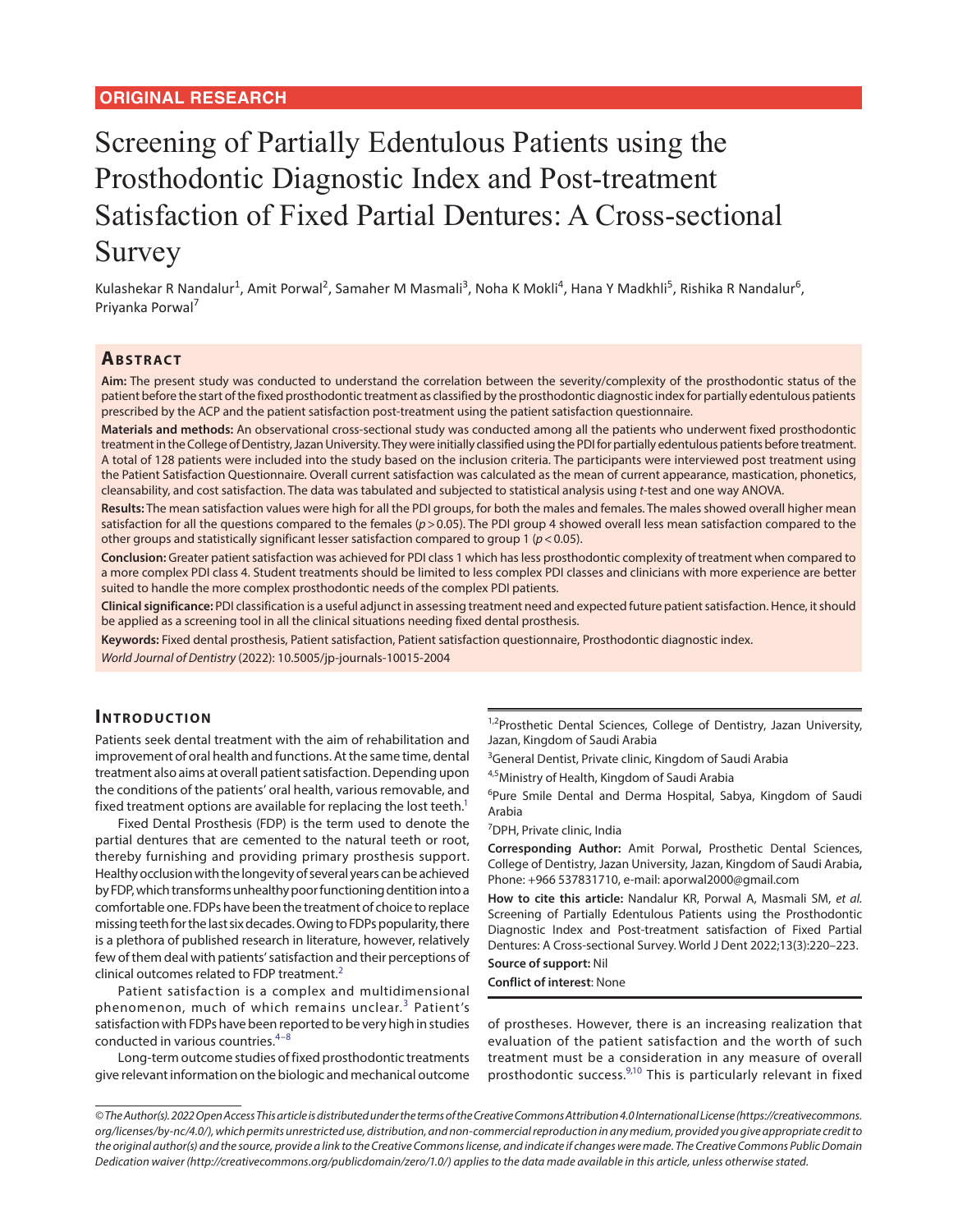prosthodontic treatment, which is often perceived as expensive with limited application to the overall population.<sup>11</sup>

<span id="page-1-7"></span><span id="page-1-6"></span>For a successful treatment it is necessary that each patient has to be treated on the basis of their complexity and likewise referred to the respective skill level so that eventually it ends up in successful treatment with the patient being satisfied with the therapy.<sup>12[–14](#page-3-9)</sup> To ensure consistency among Prosthdontists, a system of classification was introduced by the American College of Prosthodontics (ACP).<sup>15</sup> Recently this classification system was renamed as Prosthodontic diagnostic index (PDI).<sup>16</sup>

The present study was conducted to know the correlation between the severity/complexity of the prosthodontic status of the patient before the start of the fixed prosthodontic treatment as classified by the PDI for partially edentulous patients prescribed by the ACP and the patient satisfaction post-treatment using the patient satisfaction questionnaire.

## **Me thodo logy**

#### **Study Design and Population**

The present observational cross-sectional study was conducted among all the patients who underwent fixed prosthodontic treatment in the comprehensive care clinics in the academic year 2017–2018 in the College of Dentistry, Jazan University. They were initially classified using the PDI for partially edentulous patients before treatment. All the patients had received fixed prosthodontic treatment before April 2018. All the patients had been treated by dental students studying in their final year of dental school.

#### **Ethical Clearance and Informed Consent**

Ethical clearance was obtained from the Institutional Review Board, Jazan University and all the guidelines were followed. A voluntary, written informed consent was obtained from the study participants. Patients included were aged between 18 and 70 years, initially classified by PDI for partial edentulism before receiving any fixed prosthodontic treatment and should have completed the treatment 6 months prior to commencement of study. However, patients whose treatment was not complete or who received any removable prosthesis as a part of the treatment were excluded.

Out of the selected patients who were initially interviewed, 128 patients were included into the study based on the inclusion criteria. The participants were interviewed post-treatment using the Patient Satisfaction Questionnaire. Minimum 6 months duration should had been passed before introducing the questionnaire. The Patient Satisfaction Questionnaire is reliable and valid tool for assessing patient-evaluated outcomes of FDP.<sup>11</sup> The questions reflected upon mastication, phonetics, financial cost, and esthetics. The patients answered the questions using Visual analogue scale (VAS). They were directed to cross a 10 cm line at the point representing the appropriate response between the worst possible satisfaction/discontent (left anchor) and the best possible satisfaction (right anchor). A single question (yes/no response) sought whether the patients would undergo the same treatment again.

Overall current satisfaction was calculated as the mean of current appearance, mastication, phonetics, cleansability, and cost satisfaction. The patient`s response was noted down by observers who were blind to the original PDI classification of the patient. The data was tabulated and subjected to statistical analysis.

## **Statistical Analysis**

<span id="page-1-5"></span>The data was analyzed using IBM SPSS v. 24.0 (IBM Statistics, SPSS, Chicago, USA), and α was set at a 5% level of significance. Student "*t*" test unpaired was used for comparison of mean values between males and females. Chi-Square test was used for testing the association of gender and PDI group with Q8. Intergroup (PDI groups) mean response was compared using One-Way Analysis of Variance (ANOVA) and *Post-Hoc* Scheffe test. *p* value was set at 0.05.

## <span id="page-1-9"></span><span id="page-1-8"></span>**RESULTS**

The present study assessed the patient satisfaction with FDP fabrication as per Patient satisfaction questionnaire. The study participants consisted of 58 male (45.3%) and 70 females (54.7%) with average age of 30.68 ± 8.96 years. The selected patients (*n* = 128) were classified using the PDI. PDI 1: 30 (23.4%), PDI 2: 53 (41.4%), PDI 3: 33 (25.8%), and PDI 4: 12 (9.4%) ([Table 1\)](#page-1-0).

<span id="page-1-3"></span><span id="page-1-2"></span><span id="page-1-1"></span>Of the 128 patients, only 11 (8.6%) had a mean satisfaction score below 7.5. Therefore, majority of the participants were satisfied by the treatment they received. The average mean values for the VAS were higher among males for all questions. However, statistically significant difference between male and female participants was seen for Question no 3 which assess satisfaction with mastication ( $p$  value = 0.004) (Table 2). The mean response was different for all groups for all questions. The difference in the mean VAS score for the questions between the PDI groups was tested using the one-way ANOVA ([Table 3\)](#page-2-1). Significantly higher mean score was observed in group 1 compared to group 4 for Question 3 ( $p = 0.005$ ) which assessed mastication and Question 4 (*p* = 0.025) which assessed satisfaction with speech ([Table 4](#page-2-2)). No statistically significant difference was observed between the other groups for any of the question in the Patient satisfaction questionnaire. However, the patient satisfaction with their FDPs was fairly high for all the PDI groups, for both the males and females and much better in least complex cases.

#### <span id="page-1-4"></span>**Discussion**

The present study was conducted to know the correlation between the severity/complexity of the prosthodontic status of the patient before the start of the fixed prosthodontic treatment as classified by the PDI for partially edentulous patients prescribed by the ACP and the patient satisfaction post-treatment using the patient satisfaction questionnaire. It was observed that more than 90% of the study participants were satisfied by the FDP they had received 6 months after treatment.

<span id="page-1-0"></span>**[Table 1:](#page-1-1)** Descriptive statistics of included subjects age, gender, and PDI classification

| Sex                          | N  | %                                 |
|------------------------------|----|-----------------------------------|
| Male                         | 58 | 45.3                              |
| Female                       | 70 | 54.7                              |
| Age in years (Mean $\pm$ SD) |    | $30.68 \pm 8.96$<br>(Range 18-59) |
| PDI                          |    |                                   |
| 1                            | 30 | 23.4                              |
| 2                            | 53 | 41.4                              |
| 3                            | 33 | 25.8                              |
| 4                            | 12 | 9.4                               |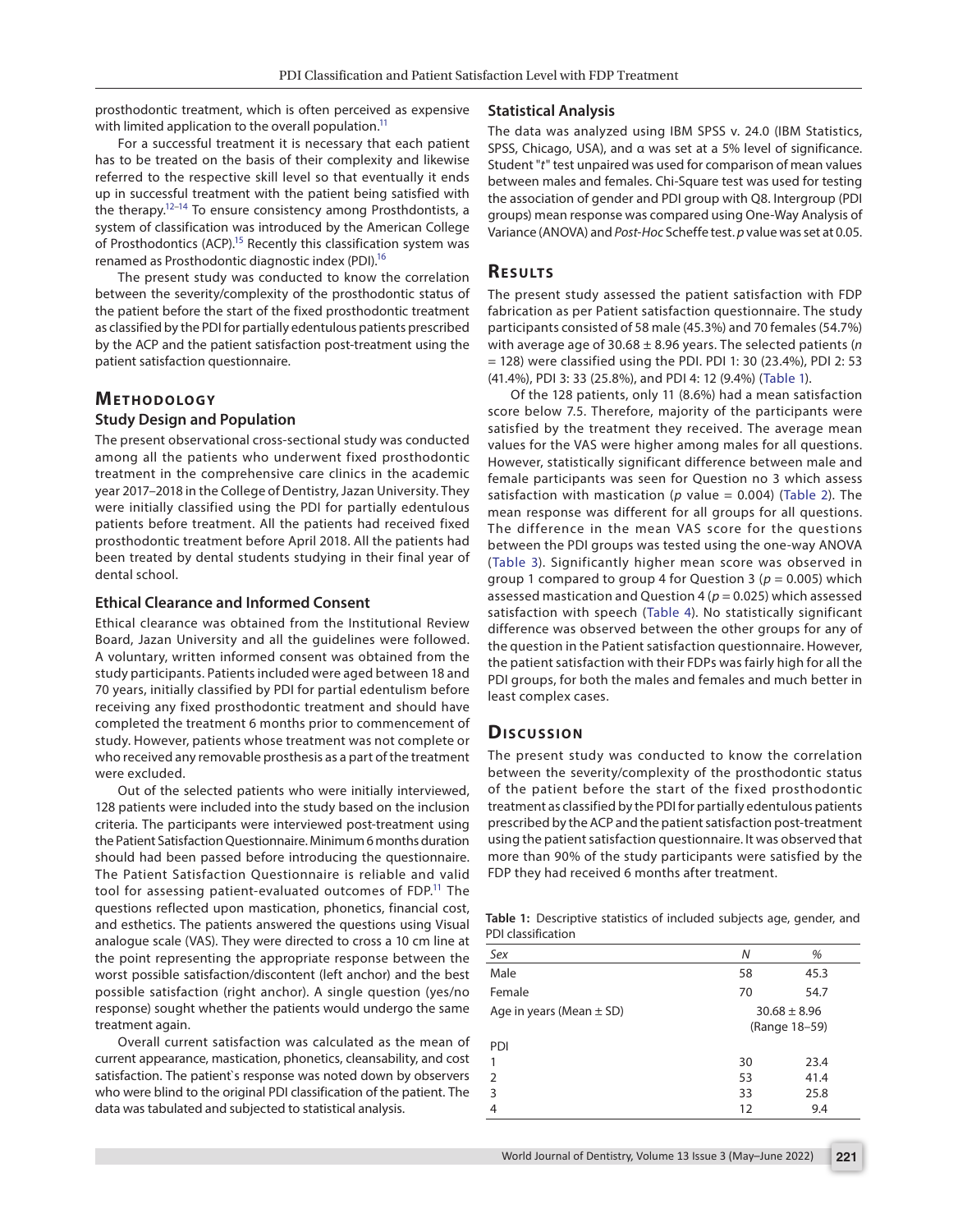| PDI Classification and Patient Satisfaction Level with FDP Treatment |
|----------------------------------------------------------------------|
|----------------------------------------------------------------------|

|                | . .              | . .<br>. .<br>. .<br>Sex |                     |         |          |  |  |  |
|----------------|------------------|--------------------------|---------------------|---------|----------|--|--|--|
| Question       |                  | Male ( $n = 58$ )        | Female ( $n = 70$ ) | p value |          |  |  |  |
|                | Mean             | <b>SD</b>                | Mean                | SD      |          |  |  |  |
| Q <sub>1</sub> | 9.17             | 1.60                     | 8.61                | 2.05    | 0.093    |  |  |  |
| Q <sub>2</sub> | 8.90             | 1.80                     | 8.37                | 2.42    | 0.174    |  |  |  |
| Q <sub>3</sub> | 9.40             | 1.40                     | 8.26                | 2.65    | $0.004*$ |  |  |  |
| Q4             | 9.95             | 0.29                     | 9.46                | 1.91    | 0.055    |  |  |  |
| Q <sub>5</sub> | 9.45             | 1.55                     | 9.10                | 2.01    | 0.282    |  |  |  |
| Q6             | 9.69             | 0.98                     | 9.26                | 2.09    | 0.150    |  |  |  |
| Q7             | 9.74             | 0.87                     | 9.27                | 2.04    | 0.105    |  |  |  |
| Q8 (yes)       | $\boldsymbol{n}$ | $\%$                     | n                   | $\%$    |          |  |  |  |
|                | 55               | 94.8                     | 64                  | 91.4    | 0.454    |  |  |  |

<span id="page-2-0"></span>**[Table 2:](#page-1-2)** Gender wise questions response (mean) from patient satisfaction questionnaire

\**p*<0.05; Significant, Student "*t*" test unpaired- for Q1-Q7; Chi-Square test–Q8

<span id="page-2-1"></span>**[Table 3:](#page-1-3)** Association of PDI groups with questions response (mean) from patient satisfaction questionnaire (ANOVA)

|                | PDI Group |           |         |      |         |      |         |      |          |
|----------------|-----------|-----------|---------|------|---------|------|---------|------|----------|
| Question       | Group 1   |           | Group 2 |      | Group 3 |      | Group 4 |      | p value  |
|                | Mean      | <b>SD</b> | Mean    | SD   | Mean    | SD   | Mean    | SD   |          |
| Q1             | 9.30      | 1.29      | 8.51    | 2.19 | 9.18    | 1.13 | 8.50    | 2.84 | 0.177    |
| Q <sub>2</sub> | 8.83      | 1.64      | 8.57    | 2.16 | 8.94    | 1.64 | 7.33    | 3.89 | 0.154    |
| Q <sub>3</sub> | 9.30      | 1.47      | 9.17    | 1.71 | 8.30    | 2.47 | 7.00    | 3.91 | $0.005*$ |
| Q4             | 9.93      | 0.365     | 9.75    | 1.16 | 9.76    | 1.06 | 8.50    | 3.50 | $0.025*$ |
| Q <sub>5</sub> | 9.63      | 0.67      | 9.19    | 1.96 | 9.48    | 1.30 | 8.00    | 3.38 | 0.052    |
| Q <sub>6</sub> | 9.67      | 1.09      | 9.38    | 1.90 | 9.42    | 1.84 | 9.33    | 1.61 | 0.886    |
| Q7             | 9.67      | 1.09      | 9.47    | 1.84 | 9.33    | 1.86 | 9.50    | 1.17 | 0.885    |

\**p*<0.05; Significant

<span id="page-2-2"></span>**[Table 4:](#page-1-4)** Intergroup comparison of PDI groups with questions response (mean) from patient satisfaction questionnaire (Post-Hoc Scheffe test)

|                |              | <b>PDI Group</b> |              |         |                |          |                |         |              |         |                |         |
|----------------|--------------|------------------|--------------|---------|----------------|----------|----------------|---------|--------------|---------|----------------|---------|
| Ouestion       | Grp 1 vs 2   |                  | Grp 1 vs 3   |         | Grp $1$ vs $4$ |          | Grp $2$ vs $3$ |         | Grp 2 vs 4   |         | Grp $3$ vs $4$ |         |
|                | Mean<br>Diff | p value          | Mean<br>Diff | p value | Mean<br>Diff   | p value  | Mean<br>Diff   | p value | Mean<br>Diff | p value | Mean<br>Diff   | p value |
| Q1             | 0.791        | 0.329            | 0.118        | 0.996   | 0.800          | 0.662    | 0.672          | 0.449   | 0.009        | 1.000   | 0.682          | 0.756   |
| Q <sub>2</sub> | 0.267        | 0.961            | 0.106        | 0.998   | 1.500          | 0.249    | 0.373          | 0.893   | 1.233        | 0.364   | .606           | 0.185   |
| Q <sub>3</sub> | 0.130        | 0.995            | 0.997        | 0.344   | 2.300          | $0.024*$ | 0.867          | 0.354   | 2.170        | 0.023   | 1.303          | 0.364   |
| Q4             | 0.179        | 0.958            | 0.176        | 0.970   | 1.433          | $0.034*$ | 0.003          | 1.00    | 1.255        | 0.055   | 1.258          | 0.076   |
| Q5             | 0.445        | 0.755            | 0.148        | 0.991   | 1.633          | 0.071    | 0.296          | 0.905   | 1.189        | 0.231   | 1.485          | 0.112   |
| Q6             | 0.289        | 0.907            | 0.242        | 0.956   | 0.333          | 0.954    | 0.047          | 0.999   | 0.044        | 1.00    | 0.091          | 0.999   |
| Q7             | 0.195        | 0.966            | 0.333        | 0.886   | 0.167          | 0.993    | 0.138          | 0.986   | 0.028        | 1.00    | 0.167          | 0.993   |

\**p*<0.05; Significant

In the present study, the Patient Satisfaction Questionnaire was used to assess the satisfaction of the patients with their fixed prosthesis. This tool was developed by Layton and Walton for assessing patient-evaluated outcomes of FDPs.<sup>11</sup> It consists of two components: Component 1 includes satisfaction with function (esthetics, mastication, phonetics, and cleansability); component 2 includes satisfaction with costs and whether patients would undergo the same treatment again. Various authors have used the PSQ for assessing the patient satisfaction and have found it highly reliable.<sup>17-20</sup>

In the present study, more than 90% of the participants were satisfied with the fixed prosthesis they had received. This is in accordance with studies conducted by various authors, that is, the percentage of patients satisfied with fixed prosthesis has been reported to range from 74% to above 90% by Singh

<span id="page-2-6"></span><span id="page-2-3"></span> $V,$ <sup>21</sup> Kasbur and Bugaighis,<sup>[22](#page-3-13)</sup> Geiballa et al.,<sup>[2](#page-3-3)</sup> Creugers and Kanters<sup>[6](#page-3-14)</sup>; Tan et al.,<sup>[8](#page-3-6)</sup> and Forrer et al.<sup>[23](#page-3-15)</sup> High patient satisfaction is probably one of the major reasons for clinicians' preference for Fixed prosthesis for partially edentulous patients.

In the present study, more than 90% of the participants were satisfied with the fixed prosthesis they had received. This is in accordance with studies conducted by various authors.<sup>[2](#page-3-3)[,6](#page-3-14),[8](#page-3-6),[21](#page-3-12)-23</sup> High patient satisfaction is probably one of the major reasons for clinicians' preference for fixed prosthesis for partially edentulous patients.

Geiballa et al.<sup>[2](#page-3-3)</sup> evaluated the subjective patient satisfaction with fixed prosthesis in 192 patients and reported 84% overall satisfaction.

Creugers and Kanters<sup>[6](#page-3-14)</sup> carried out two long-term clinical studies on resin–bonded bridges in a total 1,484 patients and reported 82–84 % overall satisfaction with regards to function.

<span id="page-2-8"></span><span id="page-2-7"></span><span id="page-2-5"></span><span id="page-2-4"></span>